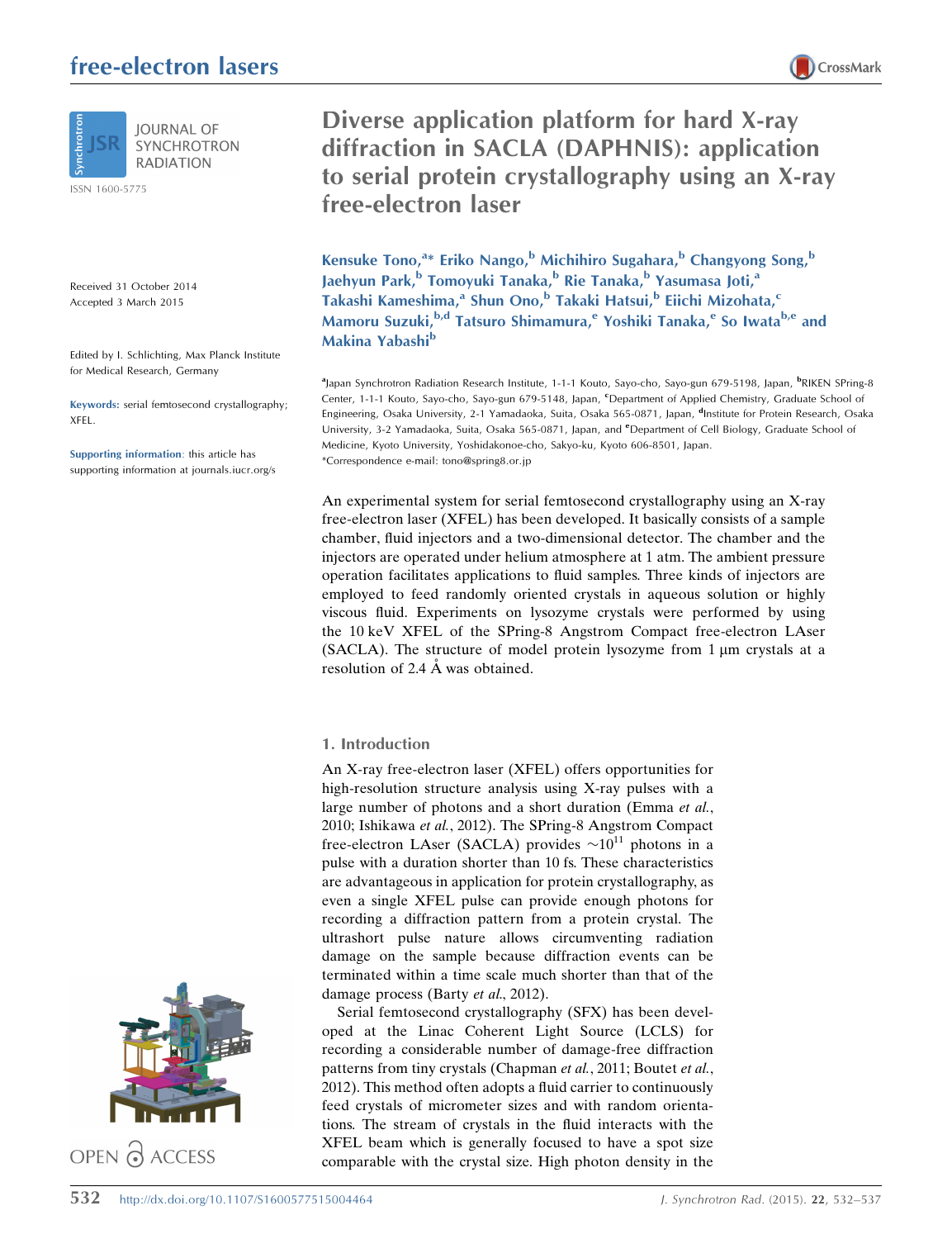focused beam enables single-pulse diffraction within femtosecond exposure. Recent publications show the successful application of SFX at LCLS (Kern et al., 2012, 2013; Redecke et al., 2013; Liu et al., 2013; Demirci et al., 2013; Barends et al., 2014).

The usefulness of SFX has stimulated us to develop a measurement system at SACLA. We constructed a prototypical system for SFX by modifying instruments for coherent X-ray diffraction imaging (CXDI) (Miao et al., 1999). This system basically consists of a  $1 \mu m$  focusing system with Kirkpatrick–Baez (KB) mirrors (Yumoto et al., 2013), a multiple application X-ray imaging chamber (MAXIC) (Song et al., 2014), a liquid-jet injector and a multi-port charge-coupled device (MPCCD) detector (Kameshima et al., 2014). The feasibility of SFX at SACLA was demonstrated by applying the prototype to lysozyme crystals (Song et al., 2014).

The MAXIC in the prototypical system is an in-vacuum diffractometer which is originally dedicated for CXDI and has compatibility with SFX. From a practical point of view, however, the dual functionality of the MAXIC is not necessarily useful for SFX. Although the in-vacuum operation allows us to make background signals as small as possible, it can cause serious problems with the sample injection. In particular, the vacuum environment accidentally makes sample liquids freeze. This could hinder the stable operation of liquid injectors and, more seriously, intense diffracted X-rays from a frozen sample may leave serious damage on a detector. We also expect to have difficulty with the MAXIC in injecting protein crystals in a lipidic cubic phase (LCP) matrix, especially in a monooleoin LCP matrix, which is commonly used in the LCP crystallization technique. Injection into the vacuum chamber could cause the transition of a monoolein LCP to a crystalline phase which produces unwanted diffraction patterns (Weierstall et al., 2014). Although the phase transition is avoidable by using another LCP host lipid or adding a different kind of lipid to a host monoolein (Liu et al., 2014), the sample preparation method could become simpler by being free from additives or limitations on host lipids.

On the basis of the knowledge obtained from the test experiment, we have developed an independent SFX system to realise efficient operation by uncoupling the dual functionality. The system allows us to keep a sample under atmospheric pressure during measurement. The ambientpressure operation prevents the sample from freezing and facilitates the control of temperature and humidity around the sample. These advantages make the system widely applicable beyond protein crystals, e.g. live organisms, solutions and powders dispersed in liquids.

In this paper we describe the design and performance of the experimental platform DAPHNIS (Diverse Application Platform for Hard X-ray diffractioN In SACLA), which is dedicated for SFX at SACLA in order to facilitate the measurement of a wide variety of samples. SFX experiments with this system have been performed using lysozyme crystals. Results of the experiments are shown.

# 2. Design

## 2.1. Overview of the whole system

Fig. 1 shows a drawing of the whole system of DAPHNIS which primarily consists of a sample chamber, injectors and an MPCCD detector with eight sensor modules. This system is usually combined with the 1 um focusing system. An XFEL beam from the focusing system enters the sample chamber through a beryllium window. Samples are delivered to the focal point with sample injectors which are mounted on a motorized manipulator. The XFEL beam is blocked by a beam stopper. Diffracted X-rays are detected with the MPCCD detector on a shot-to-shot basis. The distance between the MPCCD sensor and the sample is adjustable in the range between 50 and 100 mm. A nominal resolution range of the current system is  $37-1.5$  Å  $(37-2.5$  Å) at a sensor-to-sample distance of 50 mm (100 mm) and an X-ray wavelength of 1.24 A. The upper and lower limits are determined by the beam-stopper diameter and the sensor-area span (see  $\S 2.2$ ) and  $\S$ 2.4).

## 2.2. Sample chamber

Fig. 2 shows a drawing of the sample chamber, which is equipped with a beam-inlet beryllium window, a polyimide window for diffracted X-rays, a pinhole, a beam stopper and an injector manipulator. The main body has a rectangular shape of dimensions 190 mm  $\times$  330 mm  $\times$  113 mm. It is mounted on motorized translation stages for alignment to the XFEL beam. Two microscopes are situated outside the



Figure 1 The DAPHNIS system:  $(a)$  microscopes for sample monitoring,  $(b)$ sample chamber,  $(c)$  injector manipulator and  $(d)$  the MPCCD detector.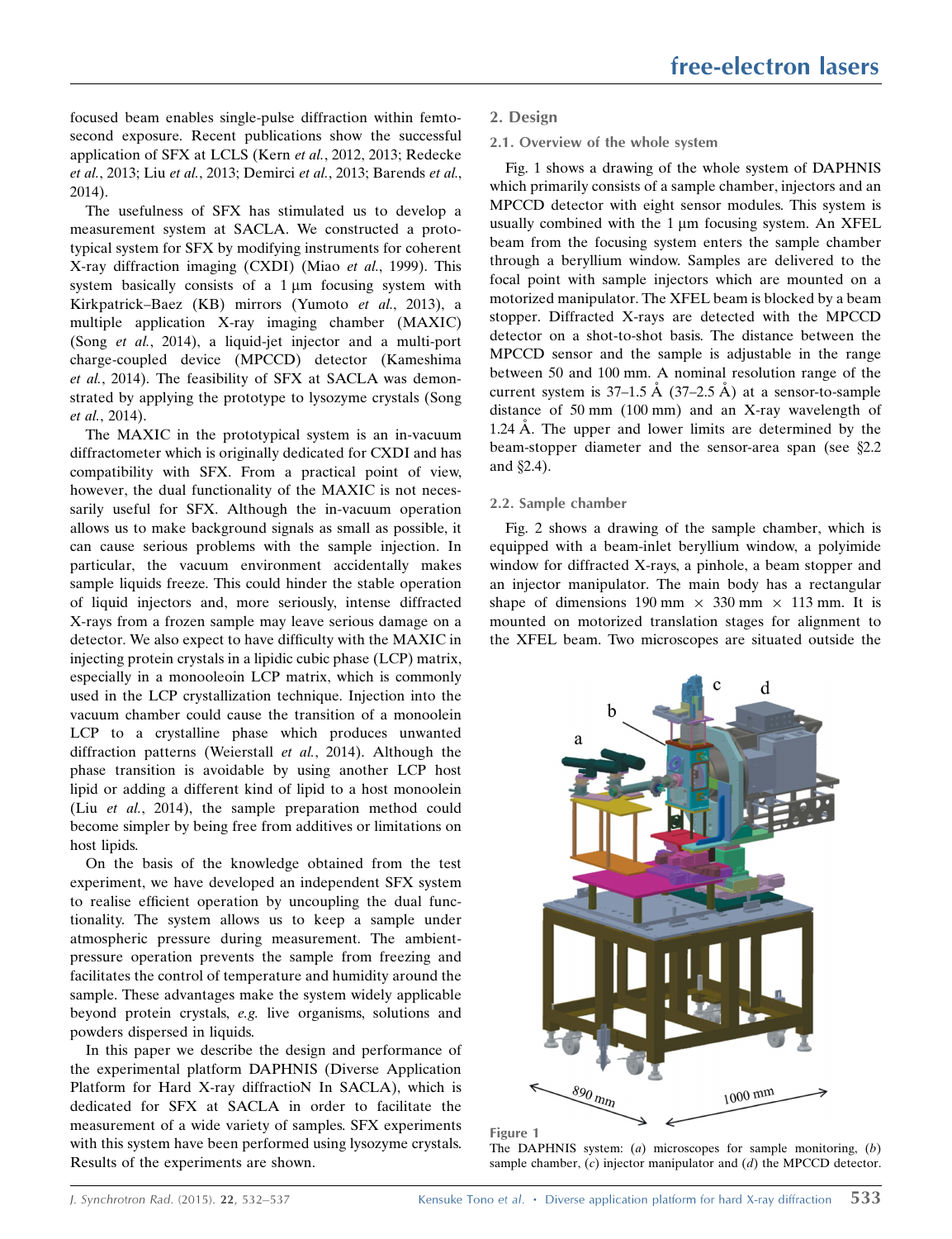

Sample chamber in DAPHNIS:  $(a)$  beryllium window for XFEL,  $(b)$ injector holder and  $(c)$  polyimide window for diffracted X-rays.

chamber to monitor the sample at the interaction point. The chamber can be filled with helium gas at 1 atm, so that absorption and scattering of X-rays by air can be suppressed. The concentration of helium reaches 98% in 5 min at a flow rate of  $\sim$ 2 l min<sup>-1</sup>. Although the 98% helium slightly raises the background level of a diffraction image, it makes only a minor contribution. The background mainly originates from scattered X-rays from the carrier fluid. For example, a grease carrier typically produces an intense circular diffraction pattern in the range <0.3  $\AA^{-1}$  and a diffuse scattering pattern, of which radially averaged intensities are greater than two photons per pixel in the range  $0.3-0.5 \text{ Å}^{-1}$  and one to two photons per pixel for  $0.5-0.8$   $A^{-1}$  at an X-ray wavelength of 1 Å and a sample-to-sensor distance of 55 mm. On the other hand, helium background intensities are less than one photon per pixel in the range 0.3–0.8  $\AA^{-1}$ .

2.2.1. X-ray windows. For the beam inlet window, we adopt a beryllium foil with speckle-free quality to avoid the deterioration of the coherent wavefront of the XFEL (Goto et al., 2007). The window has a thickness of 0.05 mm and an effective diameter of 10 mm. The distance between the window and the interaction point is 0.4 m, long enough to avoid damage induced by a focused XFEL beam from the KB mirrors with focal lengths of 2 m (vertical direction) and 1.55 m (horizontal direction).

The rear window for diffracted X-rays has a circular opening with a 117 mm diameter. The window material is a polyimide film of 0.05 mm thickness.

2.2.2. Pinhole. The pinhole with a diameter of 1 mm is situated between the beam inlet window and the interaction point to block off stray X-rays, which are mainly scattered from the focusing optics, the air section and the X-ray windows. The distance between the pinhole and the interaction point is 50 mm.

2.2.3. Beam stopper. The beam stopper is a 1 mm-diameter aluminium rod which is inserted into a tungsten sheath with an outer diameter of 1.5 mm. The typical length of the aluminium rod is 7 mm. The beam stopper is stuck onto the upstream side of the polyimide window.

2.2.4. Injector manipulator. Fig.  $3(a)$  shows an injector manipulator for two types of liquid-jet injectors. An injector holder is suspended from motorized linear stages. Three injectors can be installed simultaneously. The holder is equipped with crossed gold wires and a fluorescent screen of cerium-doped yttrium aluminium garnet (Ce:YAG). The crossed wires (0.2 mm in diameter) are used for measuring the intensity distribution of the focused XFEL beam using the knife-edge scan technique. The Ce:YAG screen shows the XFEL position by emitting visible fluorescence induced by X-ray irradiation. The fluorescence is monitored with the



Figure 3

(a) Holder for liquid-jet injectors. It is suspended from two motorized stages which translate the injectors in the horizontal and vertical directions. (b) Holder for a syringe-pump injector.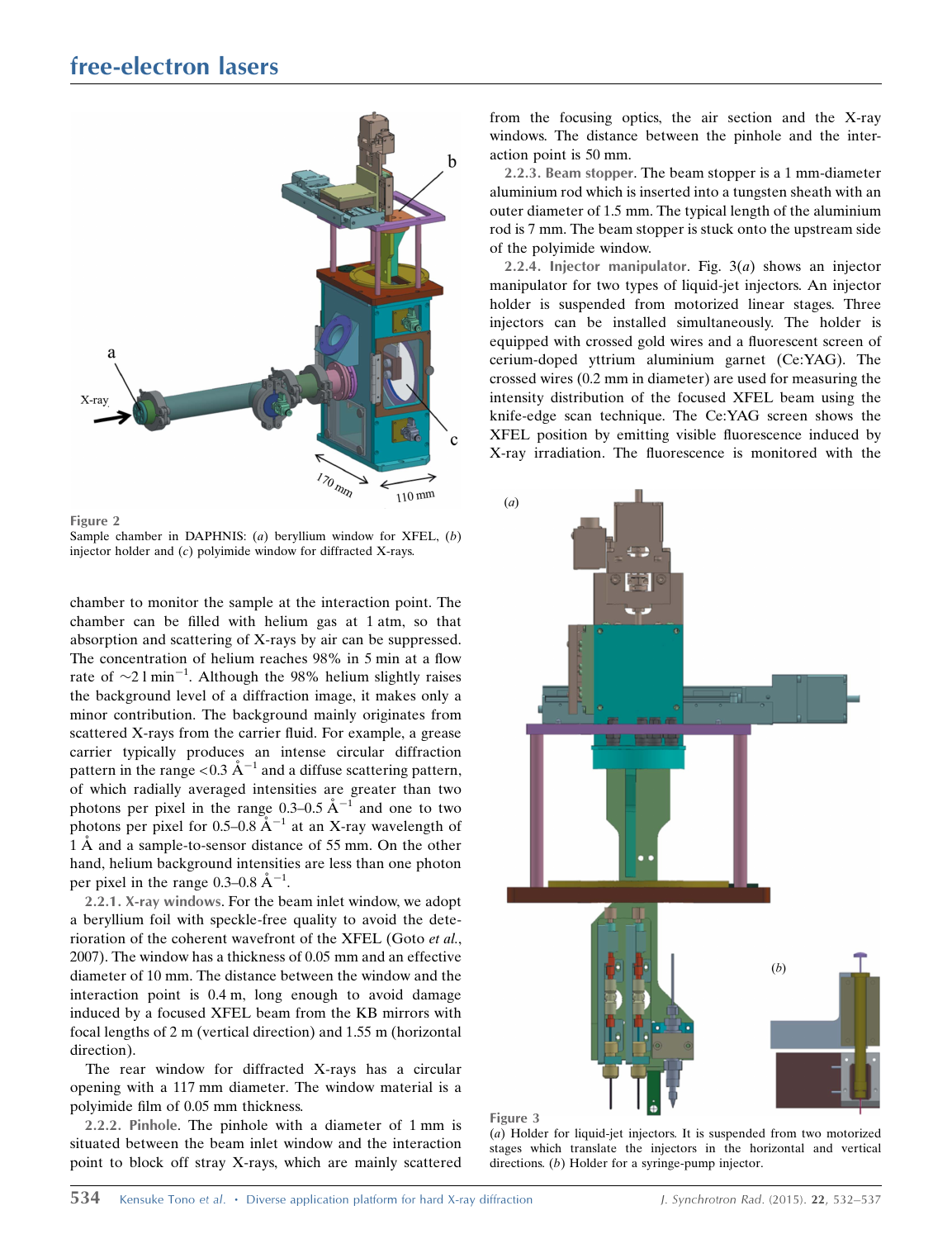microscopes. The injector manipulator is replaced with another one in the case where a syringe-pump injector is installed for highly viscous samples (Fig. 3b) (Sugahara et al., 2015).

# 2.3. Injectors

In the first SFX experiments at the LCLS, the sample delivery tool was a liquid-jet injector with a gas dynamic virtual nozzle (GDVN), which produces a micrometer-size liquid stream of crystal suspension (DePonte et al., 2008, 2011; Weierstall et al., 2012). After successful demonstrations of the GDVN, other methods were developed for reducing the sample consumption rate. Sierra et al. employed the electrospinning technique (Sierra et al., 2012; Kern et al., 2012), and were successful in delivering crystal suspensions at flow rates of the order of  $10^{-1}$   $\mu$ l min<sup>-1</sup>. Another approach for reducing sample consumption is to make a slow flow of crystals dispersed in a highly viscous fluid such as an LCP matrix and a grease-matrix carrier (Liu et al., 2013; Weierstall et al., 2014; Sugahara et al., 2015).

Two types of liquid-jet injectors are employed in DAPHNIS for making a thin stream of soluble protein crystals dispersed in a buffer solution. One is the gas-focusing type (DePonte et al., 2008, 2011; Weierstall et al., 2012; Song et al., 2014), and the other is used for circulating a sample suspension. These two types can be mounted on one injector holder. The injector for highly viscous samples is installed using another holder.

2.3.1. Liquid-jet injector with a gas-focusing nozzle. Fig. 4 shows a schematic drawing of a liquid-jet injector with a gasfocusing nozzle, and a microscope image of the nozzle tip. It has double capillaries to produce the coaxial flow of sample suspension and gas. The inner one with the tapered tip is a channel for sample suspension. Typical nozzle diameters are 50, 75, 100 and 150  $\mu$ m. The sample suspension is delivered with a hydraulic pump. The gas stream is provided through the outer capillary to reduce the diameter of the sample beam to 4–40 mm. The diameter is varied by the flow rate of liquid and the stagnation pressure of helium gas (see Table S1 in the supporting information).

2.3.2. Liquid-jet injector with sample circulator. The liquid-jet injector with a sample circulation system is schematically shown in Fig.  $5(a)$ . The nozzle aperture is 100 or 200 µm in diameter. The liquid-beam size is almost the same as the aperture size. Fig.  $5(b)$  shows an image of the nozzle and a beam of water. The sample is circulated with a peristaltic pump. A typical flow rate with the  $100 \mu m$  (200  $\mu m$ ) nozzle is 1.5 ml min<sup>-1</sup> (2.5 ml min<sup>-1</sup>). The circulation system requires  $\sim$ 5 ml of sample suspension to keep the sample circulating.

2.3.3. Syringe-pump injector for highly viscous samples. This injector is



Figure 4

(a) Schematic drawing of a liquid-jet injector with a gas focusing nozzle. A He stream is used for focusing a liquid beam ejected from the center capillary. (b) Image of the nozzle tip and a liquid beam.

employed to deliver crystals dispersed in a highly viscous fluid (Sugahara et al., 2015). A typical flow rate is of the order of 0.1  $\mu$ l min<sup>-1</sup>. The inner diameter of a standard needle is 110 um. The temperature of the injector body can be kept constant using a thermoelectric device. The slow flow rate helps to reduce sample consumption; for example, protein consumption can be as small as  $\sim$ 1 mg in the case of lysozyme. By using a thinner needle with a  $50 \mu m$  inner diameter, the flow rate can be further reduced to  $\sim 0.03 \mu l \text{ min}^{-1}$ .

#### 2.4. MPCCD detector with a short working distance

Specifications and design details of MPCCD detectors have been reported elsewhere (Kameshima et al., 2014). The detector in DAPHNIS was designed to make the sample-tosensor distance as small as possible. As shown in Figs.  $6(a)$  and



(a) Liquid-jet injector with a sample circulator. (b) Image of the nozzle tip and a water beam.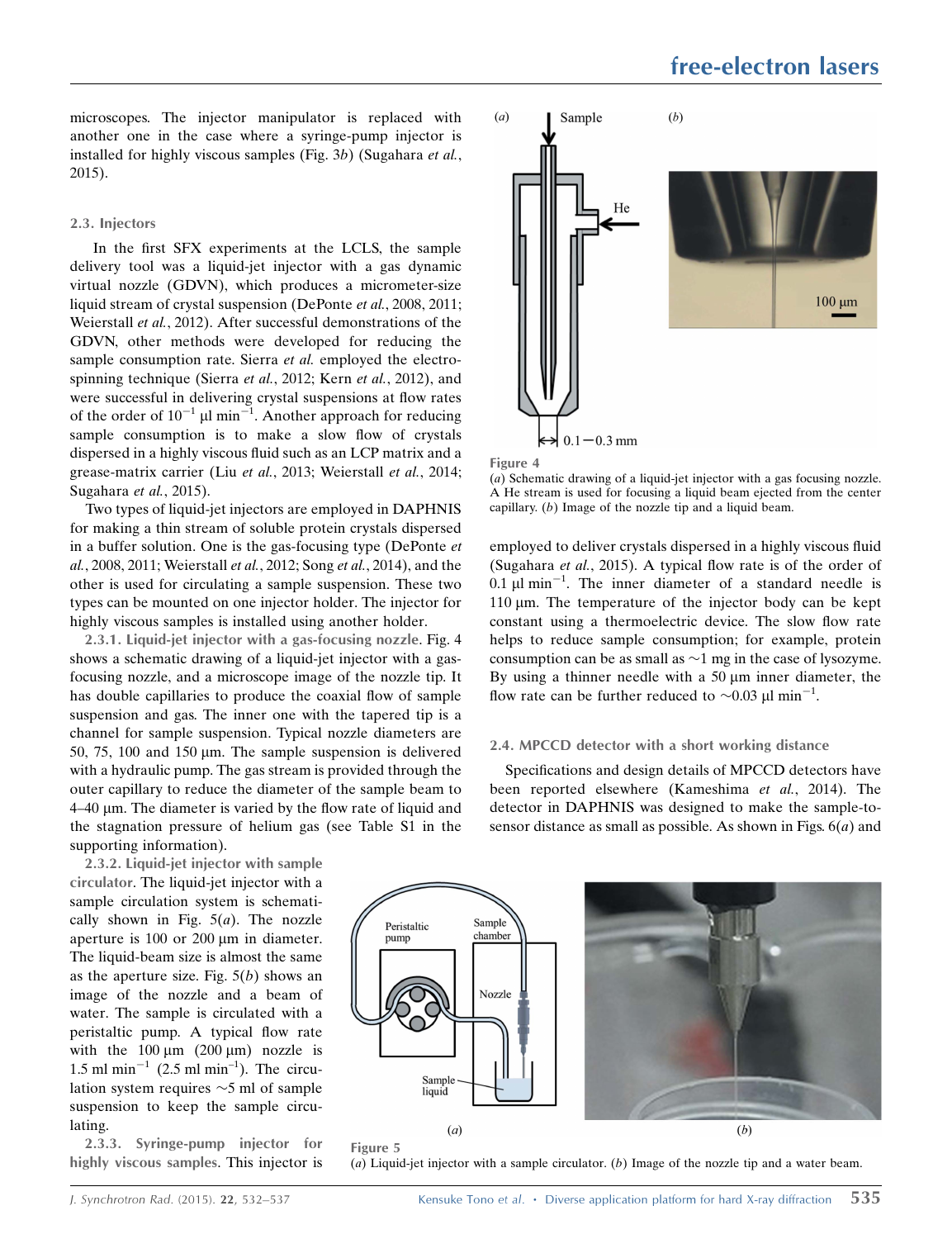$6(b)$ , the sensor housing is sealed with a vacuum-tight beryllium window of 0.45 mm thickness and 115 mm diameter. This window keeps the sensor in vacuum even in ambient-pressure experiments. It also helps to prevent stray light from reaching the sensor. The sensor surface is placed 20 mm behind the Be window. Eight MPCCD modules are tiled to constitute a square sensor area of 110 mm  $\times$  110 mm with a square aperture of 3 mm  $\times$  3 mm in the center. The distance between the sample and the sensor surface is adjustable between 50 and 100 mm and usually set to be the minimum of 50 mm. In this case the elevation angle from the sample to the center of the upper sensor side is  $48^\circ$  (see Fig. 6c).

## 3. Experiment

The SFX experiments were performed at the hard X-ray beamline (BL3) of SACLA (Tono et al., 2013). The accelerator and photon beamline were tuned to provide an XFEL beam having a center photon energy of 10 keV with a bandwidth of  $5 \times 10^{-3}$  (FWHM; full width at half-maximum). The averaged pulse energy at the sample position was estimated at  $110 \mu J$  $(7 \times 10^{10}$  photons per pulse). The repetition rate was 20 Hz.

The DAPHNIS system was installed in the third experimental hutch (EH3), where the focusing system is permanently stationed. The focal size of the 10 keV beam was measured using the knife-edge scan technique with crossed gold wires. The FWHM at the focal point was  $1.5 \mu m$  in both the horizontal and vertical directions. The sample chamber was filled with helium gas, the partial pressure of which was kept at greater than 0.9 atm during the diffraction measurement.

A suspension of lysozyme crystals was fed to the interaction point with the gas-focusing liquid-jet injector. The crystals were dispersed in an aqueous solution:  $10\%$  (w/v) sodium chloride and  $1.0 M$  sodium acetate (pH 3.0). The number density of the crystals was of the order of  $10^9$  cm<sup>-3</sup>. Most of the crystals had similar sizes with long sides of about  $1 \mu m$ . A microscope image of the crystals is provided in Fig. S1 in the



Figure 6

(a) MPCCD detector with a short working distance. (b) Cross sectional view of the sensor head. (c) Positions of the sample and the sensor surface at a sample-to-detector distance of 50 mm.

| ۰<br>٠ | ۰.<br>-<br>۹ |  |
|--------|--------------|--|
|--------|--------------|--|

| Data collection and structure refinement statistics for lysozyme. |  |
|-------------------------------------------------------------------|--|
|-------------------------------------------------------------------|--|

|                              | Liquid jet injector           |                               |  |
|------------------------------|-------------------------------|-------------------------------|--|
|                              | Gas-focusing nozzle           | Sample circulation type       |  |
| Data collection              |                               |                               |  |
| Space group                  | $P_{3,2,2}$                   | $P_{{}^{4}3}2_{1}2$           |  |
| Unit-cell parameter          |                               |                               |  |
| a(A)                         | 79                            | 79                            |  |
| b(A)                         | 79                            | 79                            |  |
| c(A)                         | 38                            | 38                            |  |
| Wavelength (A)               | 1.24                          | 1.24                          |  |
| Number of collected images   | 45084                         | 20000                         |  |
| Number of indexed patterns   | 3226                          | 5694                          |  |
| Indexing rate $(\% )\dagger$ | 7.2                           | 28.8                          |  |
| Number of unique reflections | 5038                          | 5085                          |  |
| Resolution range (Å)         | $30.0 - 2.40$ $(2.49 - 2.40)$ | $30.0 - 2.40$ $(2.44 - 2.40)$ |  |
| Completeness (%)             | 99.8 (99.8)                   | 100(100)                      |  |
| $R_{\text{split}}$ (%)‡      | 18.9 (33.4)                   | 21.4 (31.4)                   |  |
| $CC_{1/2}$ (%)               | 92.8 (82.4)                   | 92.2(81.6)                    |  |
| $\langle I/\sigma(I)\rangle$ | 4.8(2.8)                      | 4.6(3.0)                      |  |
| Refinement                   |                               |                               |  |
| $R/R$ <sub>free</sub>        | 19.4/23.0                     | 18.6/22.7                     |  |
| R.m.s. deviations            |                               |                               |  |
| Bond lengths $(A)$           | 0.015                         | 0.0042                        |  |
| Bond angles $(°)$            | 1.5                           | 0.86                          |  |
| PDB code                     | 3wun                          |                               |  |

† Percentage of images that were indexed.  $\ddagger R_{split} = 2^{-1/2} \sum_{hkl} |I_{even} - I_{odd}|/$  $\frac{1}{2} \sum_{hkl} |I_{\text{even}} + I_{\text{odd}}|$ .

supporting information. The injector provided a  $10 \mu m$ diameter stream of the suspension with a flow rate of  $0.3$  ml min<sup>-1</sup>. The nozzle tip was placed 50 mm away from the sensor surface of the detector.

A sample circulation type injector was also used. A 5 ml suspension of 5 um crystals was stored in the sample reservoir. The crystal density was  $3 \times 10^8$  cm<sup>-3</sup>. The suspension was jetted from a nozzle with a  $200 \mu m$  inner diameter at a flow rate of  $\sim$ 2.5 ml min<sup>-1</sup>. The diameter of the jet was almost the same as the inner diameter of the nozzle.

Diffraction images were recorded at 20 Hz with the MPCCD detector in a shot-by-shot manner. Bragg spots were indexed by using the CrystFEL (version 0.5.2) suite (White et al., 2012) with DirAx (Duisenberg, 1992) and MOSFLM (Powell, 1999; Leslie, 2006).

## 4. Results

In one measurement series using the gas-focusing injector, 45084 images were recorded in about 40 min. Of the 45084 images, 3226 images were able to be processed using the CrystFEL software for indexing Bragg spots (7.2% indexing rate). Statistics of the data analysis are summarized in Table 1. A completeness of 99.8% was achieved at resolution limits of  $30.0-2.40 \text{ Å}$ . An electron density map was successfully refined at a resolution of  $2.4 \text{ Å}$  (see Fig. S2 in the supporting information). We obtained higher resolution data by